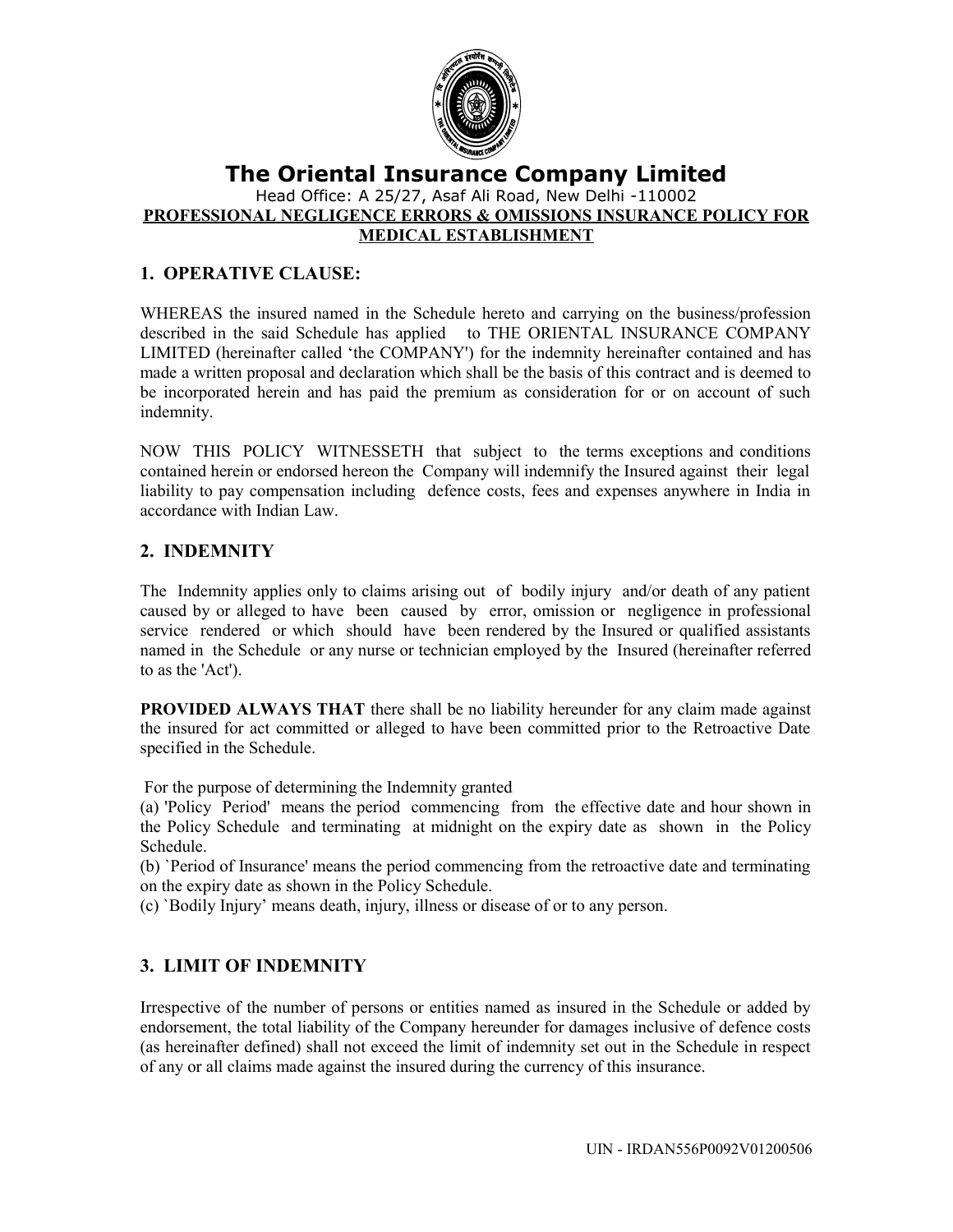### **4. DEFENCE COSTS**

The Company will pay all costs, fees and expenses incurred with their prior consent in the investigation, defence or settlement of any claim made against the Insured and the costs of representation at any inquest, inquiry or other proceedings in respect of matters which have a direct relevance to any claim made or which might be made against the Insured, provided such claim or claims are the subject of indemnity by the Policy. Such costs, fees and expenses are called `Defence Costs'.

### **5. (a) NOTIFICATION EXTENSION CLAUSE**

 Should the Insured notify the Company during the Policy Period in accordance with General Condition No. 10.1 of any specific event or circumstance which the company accepts may give rise to a claim or claims which form the subject of indemnity by this policy, then the acceptance of such notification means that the Company will deal with such claim or claims as if they had first been made against the Insured during the Policy period. The extension under the Clause will be subject to the maximum time limit laid down under the Indian Limitation Act in force from time to time.

#### **(b) EXTENDED CLAIM REPORTING CLAUSE**

 In the event of non-renewal or cancellation of this Policy either by the Company or by the Insured, the Company will allow a time limit not exceeding 90 days from the date of expiry or cancellation of the policy, provided no insurance is in force during this extended reporting period for the same interest, for notification of claims for accidents which had taken place during the period, provided however, all claims made during the extended reporting period shall be handled as if they were made on the last day of the expiring policy period and are subject to the limits of indemnity and the terms, conditions and exceptions of the policy.

### **6. CLAIMS SERIES CLAUSE**

For the purpose of this policy where a series of losses and/or bodily injuries and/or deaths are attributable directly or indirectly to the same cause or error or omission relating to discharge of professional services all such losses and/or bodily injuries and/or death claims shall be added together and all such losses and/or bodily injuries and/or death shall be treated as one claim and such claim shall be deemed to have been made at the point in time when the first of the claims was made in writing. There shall, however, be no coverage for claims made arising from one specific cause which are made later than 3 years after the first claim of the series.

## **7. COMPULSORY EXCESS**

The Insured shall bear for each and every claim a compulsory Excess of 0.25 percent of the Indemnity limit shown in the schedule subject to minimum of Rs. 1000/- and maximum of Rs.1 lac.

#### **8. VOLUNTARY EXCESS**

In the event of the Insured opting the policy shall be subject to a voluntary excess as mentioned in the schedule. This voluntary excess shall be applicable to each and every claim. The Company's liability shall attach for the claim in excess of such compulsory and Voluntary excess.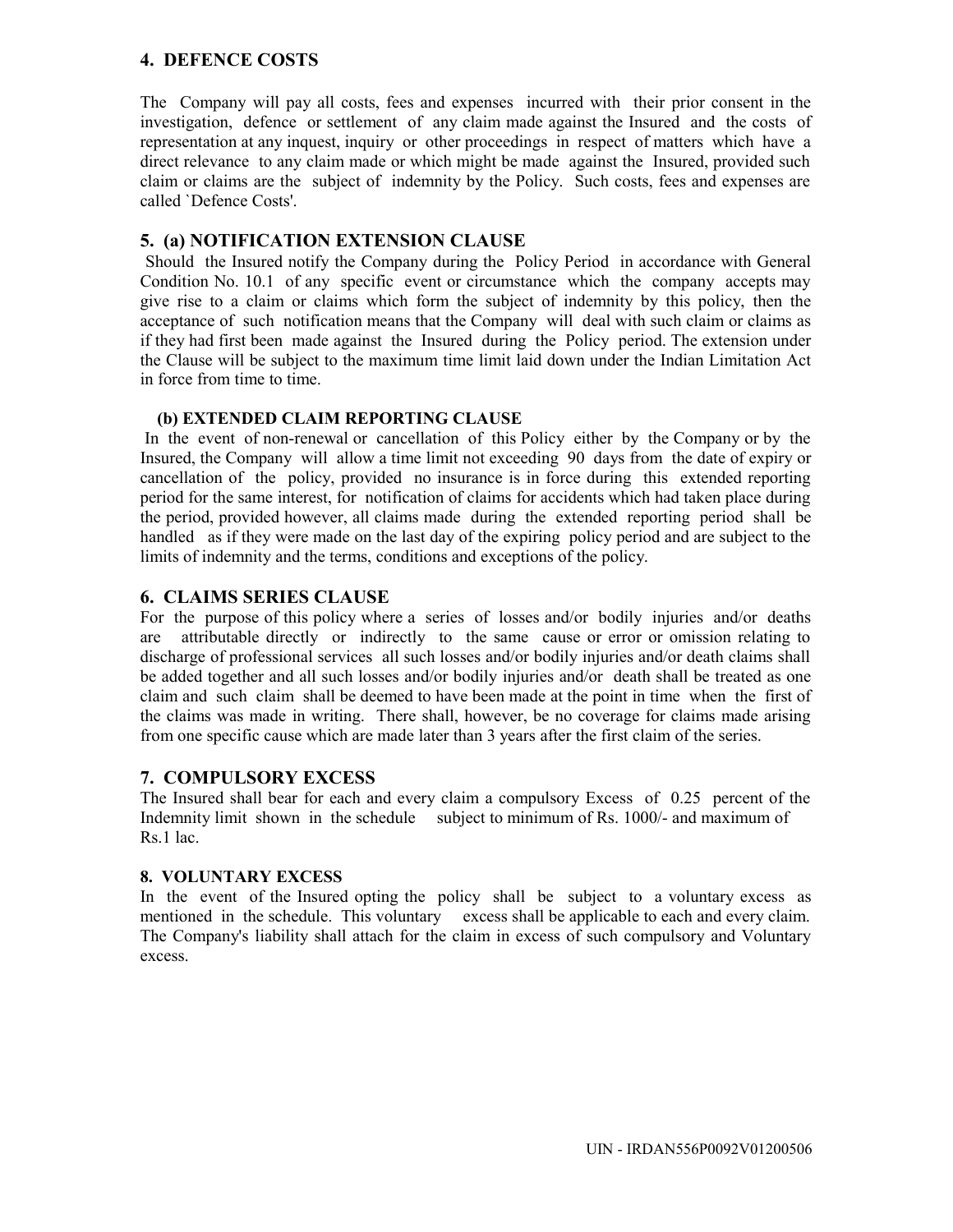## **9. EXCLUSIONS**

1. No liability shall attach to the Company in respect of

- (a) any criminal not or any act committed in violation of any law or ordinance
- (b) services rendered while under the influence of intoxicants or narcotics
- (c) Third Party Public Liability
- (d) cosmetic surgery
- (e) Claims arising from any condition directly or indirectly caused by or associated with Human T-Cell Lymphotropic Virus type III (HTLV 111) or LYMPHADENOPATHY ASSOCIATED VIRUS (LAV) or the mutants derivatives or variations thereof or in any way related to Acquired Immune Deficiency Syndrome or any Syndrome or condition of similar kind howsoever it may be named.
- 2. This Policy does not cover liability
	- (i) assumed by the Insured by agreement and which would not have attached in the absence

of such agreement.

(ii) arising out of deliberate, willful or intentional non-compliance of any Statutory provision.

(iii) arising out of loss of pure financial nature such as loss of goodwill, loss of market etc.

 (iv)arising out of all personal injuries such as libel, slander, false arrest, wrongful eviction, Wrongful detention, defamation, etc. and mental injury, anguish or shock.

(v) arising out of fines, penalties, punitive or exemplary damages.

 (vi) directly or indirectly occasioned by happening through or in consequence of war, invasion, act of foreign enemy, hostilities (whether war be declared or not), civil war, rebellion, revolution, insurrection or military or usurped power.

(vii) directly or indirectly caused by or contributed by

 i) ionising radiations or contamination by radioactivity from any nuclear fuel or from any nuclear waste from the combustion of nuclear fuel

 ii) the radioactive, toxic, explosive or other hazardous properties of any explosive nuclear assembly or nuclear component thereof

 (viii) arising out of genetic injuries caused by x-ray treatment/diagnostic or treatment/diagnosis with radioactive substances.

 (ix) In respect of professional services rendered by the Insured prior to the Retroactive Date in the Schedule.

 (x) the deliberate conscious or intentional disregard of the insured's technical or administrative management of the need to take all reasonable steps to prevent claims.

 (xi) injury/death to any person under a contract of employment or apprenticeship with the Insured when such injury/death arises out of the execution of such contract.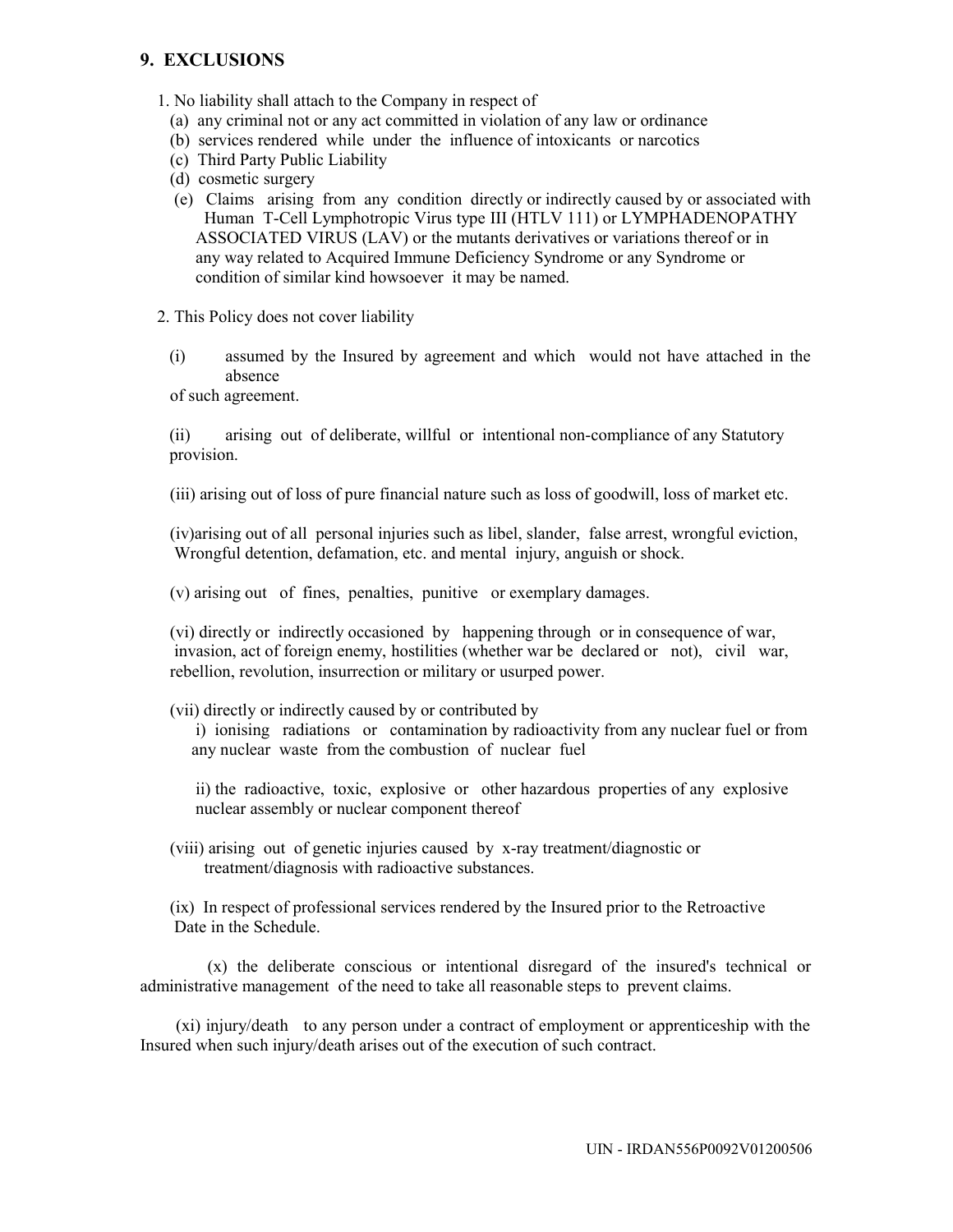### **10. CONDITIONS**

10.1 The Insured shall give written notice to the Company as soon as reasonably practicable of any claims made against the Insured (or any specific event or circumstances that may give rise to a claim being made against the Insured) and which forms the subject of indemnity under this policy and shall give all such additional information as the Company may require. Every claim, writ, summons or process and all documents relating to the event shall be forwarded to the Company immediately they are received by the Insured.

10.2 No admission offer promise or payment shall be made or given by or on behalf of the Insured without the written consent of the Company.

10.3 The Company will have the right but in no case the obligation, to take over and conduct in the name of the insured the defence of any claims and will have full discretion in the conduct of any proceedings and in the settlement of any claim and having taken over the defence of any claim may relinquish the same. All amounts expended by the Company in the defence, settlement or payment of any claim will reduce the limits of indemnity specified in the Schedule of the Policy.

 In the event that the Company, in its sole discretion chooses to exercise its right pursuant to this condition, no action taken by the company in the exercise of such right will serve to modify or expand in any manner, the company's liability or obligations under this policy beyond what the company's liability or obligations would have been had it not exercised its rights under this condition

10.4 The Insured shall give all such information and assistance as the Company may reasonably required.

10.5 The Insured shall give notice as soon as reasonably practicable of any fact, event or circumstance which materially changes the information supplied to the Company at the time when this policy was effected and the Company may amend the terms of this policy.

10.6 The Company may at any time pay to the Insured in connection with any claim or series of claims under this policy to which an indemnity limit applies the amount of such limit (after deduction or any sums already paid) or any lesser amount for which such claims can be settled and upon such payment being made the Company shall relinquish the conduct and control of and be under no further liability in connection with such claims.

10.7 The Policy and the Schedule shall be read together as the contract and any word or expression to which a specific meaning had been attached in any part of this policy or the Schedule shall bear such specific meaning wherever it may appear. The terms and exclusions of this policy (and any phrase or word contained therein) shall be interpreted in accordance with the Indian Law.

10.8 If at the time of happening of any event resulting into a liability under this policy, there be any other liability insurance or insurances effected by the Insured or by any other person covering the same liability, then the Company shall not be liable to pay or contribute more than its ratable proportion of such liability.

10.9 This Policy does not cover liability which at the time of happening of any event resulting into such liability, be insured by or would but for the existence of this policy, be insured by, any other policy (but not a liability policy) or policies, except in respect of any excess beyond the amount which could have been payable under such policy/policies had this insurance not been effected.